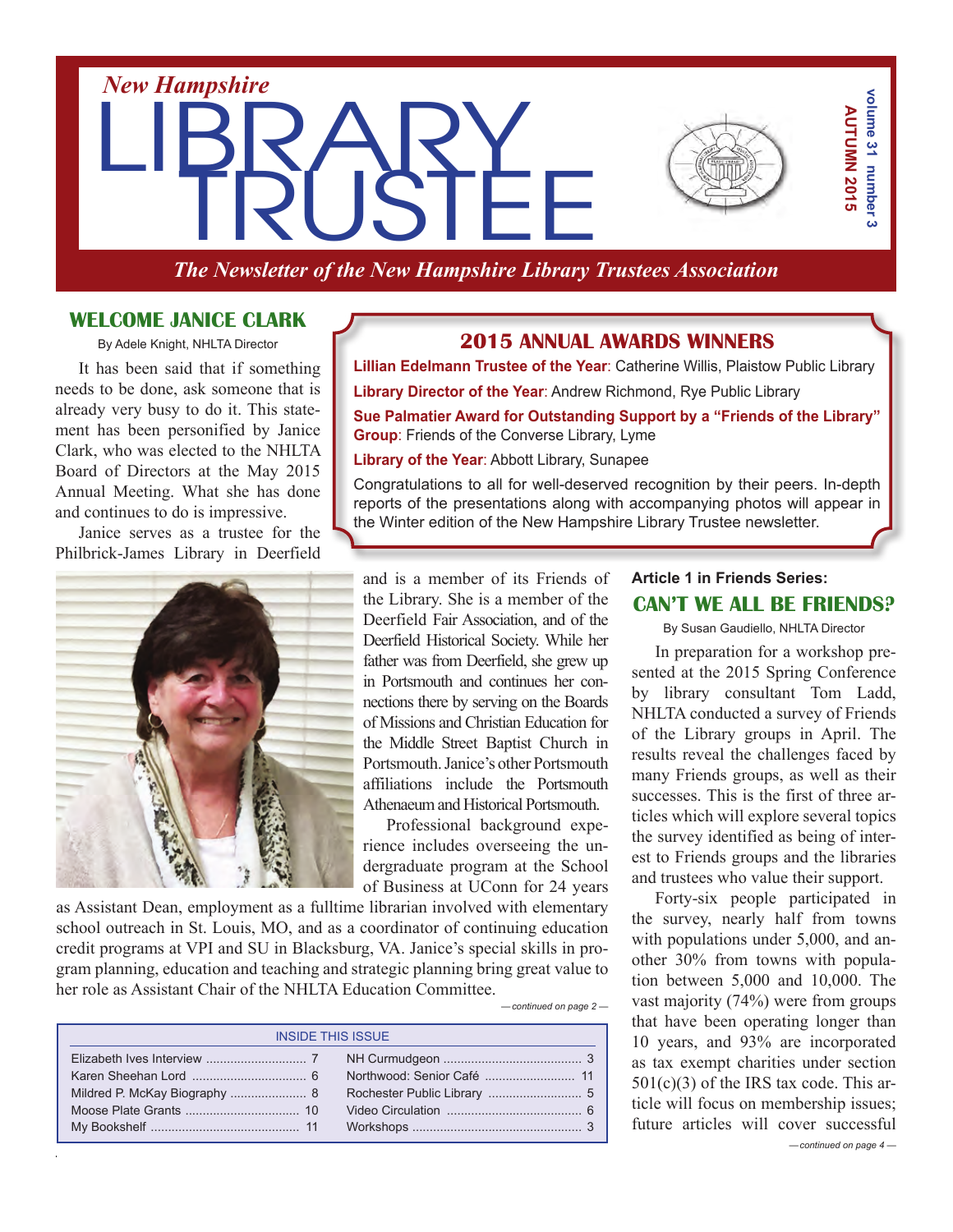# *Message from the President . . .*

We are seeing an uptick in internal conflicts, albeit small relative to the number of New Hampshire libraries, but it prompts me to think we would be well advised to adopt a more preventive posture within the library community.

Unfortunately, the demands of running contemporary libraries have increased exponentially over the skills trustees and librarians found sufficient a generation ago. Beyond administrative competence, we must be mindful that our craft sail on turbulent

seas. Global financial markets and cultural wars roil our waters and there are few safe harbors.

I simply want to remind that libraries are not tranquil islands and reinforce the need for all of us to keep our houses in good order.



*Ed Moran e.moran@nhlta.org*

Second notice membership renewal invoices were mailed September 1. Don't miss out on receiving NHLTA news and mailings.

 *Please note our new address:*

**NH Library Trustees Assoc. 25 Triangle Park Drive Concord, NH 03301**

#### **Welcome Janice Clark continued from page 1**

Janice's positive outlook on the *value of libraries*remains constant. She has had a long association with libraries, from being a student worker at the UNH library to recently working on the impact of technology in university libraries. As a librarian working with programs for children she would marvel at the wonder in their eyes as they came in to get their first library cards. She believes people will always look for knowledge and that libraries help facilitate that quest. A successful librarian provides a good atmosphere and helps people to expand their knowledge by providing the books and materials that they need. A trustee allows it to happen. Janice noted: "I value the many roles of libraries, from being repositories of our culture and history to being a link to the future through lifelong learning."

Janice believes that the NHLTA is a great resource for libraries throughout the state. She was really impressed by the information she received at the NHLTA conference this past spring and thinks that the conference, orientations, and workshops are all valuable. Looking at the worth of information on a macro level, it is wonderful to get everyone in the state together to network and share the wealth. It is good to learn the names of other trustees and to be able to bounce ideas off others. On the micro level, a trustee can take the knowledge back to their local library.

Very much appreciated by Janice is the Philbrick-James Library in Deerfield. Janice said the librarian, staff, trustees and Friends of the Library engage in a joint effort to make the library a good place to work and to serve the community.

Thank you, Janice, for all you have done and continue to do for libraries. We are so pleased that you have joined the NHI TA Board of Directors.

**Edward Moran, President** Bedford • *e.moran@nhlta.org* **David Simpson, Vice President** Hancock • *d.simpson@nhlta.org* **Carol Snelling, Secretary** Holderness • *c.snelling@nhlta.org* **Mark Branoff, Treasurer Janice Clark** Deerfield • *j.clark@nhlta.org* **Martin Davis** Claremont • *m.davis@nhlta.org* **Susan Young Gaudiello**

Windham • *m.branoff@nhlta.org*

**Adele Knight, Past President** Dublin • *a.knight@nhlta.org*

Barrington • *s.gaudiello@nhlta.org*

**NHLTA BOARD of directors**

**Constance Kirwin** Antrim • *c.kirwin@nhlta.org*

**Tina Larochelle** Boscawen • *t.larochelle@nhlta.org*

**Claire Martineau** North Stratford • *c.martineau@nhlta.org*

**Conrad Moses** East Kingston • *c.moses@nhlta.org*

**Loring Webster** Brookline • *l.webster@nhlta.org*

**Lillian Edelmann**, *Emeritus Director* Bow • *l.edelmann@nhlta.org*

*"The NHLTA assists Trustees to be knowledgeable and effective in order to serve, improve and promote NH Public Libraries."*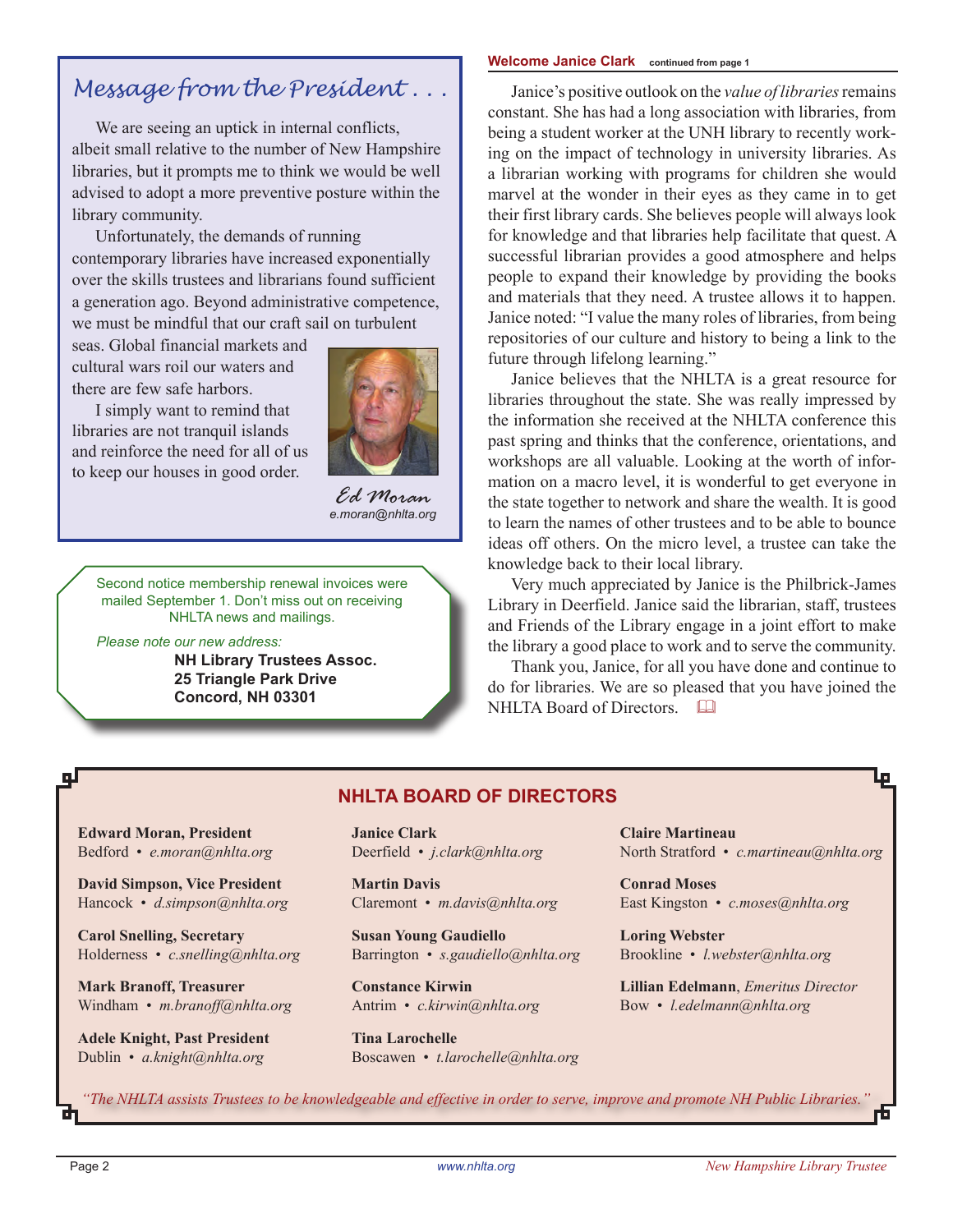## **WORKSHOPS**

## **Trustee Orientation Workshop**

**October 15 • 10:00 am–1:00 pm**

NHMA, 25 Triangle Park Drive, Concord **Online REGISTRATION only**—*www.nhlta.org*

Whether you are a newly elected trustee or have a few years of service under your belt, this Trustee Orientation Workshop will provide you with the tools and information you need to be an effective library leader.

This workshop will cover the following topics and will include time to answer your questions.

NH Laws Relative to Public Libraries Library Trustees—A Job Description Establishing Policies for the Library Budgets—The Process from Adoption to Management Trustees as Employers Trustee Meetings and the Right to Know Law The Trustee as Library Advocate

Slides of the presentation are available for download on the NHLTA website: *www.nhlta.org*.

Note:There is no fee forthisworkshop and the registration deadline is one week prior to the session. Handouts and morning refreshments will be provided; please bring your own lunch. If you have any questions please contact Carol Snelling at *c.snelling@nhlta.org*.

## **notice: FRIENDS OF THE LIBRARY Non-Profit Report Due in 2015**

By December 31, 2015, all legally-organized nonprofits in New Hampshire must file the "2015 NON-PROFIT Report" with the NH Department of State, Corporate Division. Friends of the Library groups that are organized as nonprofits are also required to file every 5 years, in those years divisible by 5. The last required nonprofit filing was in 2010, and after the 2015 filing, the next one will be in 2020.  $\Box$ 

## **CONTRIBUTE TO THE NHI TA NEWSI ETTER**

Do you have a great idea for an article for the NHLTA newsletter? We encourage you to submit articles and photos to us for consideration. Topics could include events, programs, announcements or a recent success.

Please e-mail all submissions to the Editor, Adele Knight at *a.knight@nhlta.org*. &

## **Leadership Boot-camp: A Workshop for Trustee Presidents/Chairs, Secretaries, and Treasurers**

#### **October 28, 2015 • 10:00 am–1:00 pm**

NHMA, 25 Triangle Park Drive, Concord **Online REGISTRATION only**—*www.nhlta.org*

Do you hold one of these positions or think you might hold one of these positions in the future? Ever wonder how other boards function? Learn from seasoned Trustees who have held the position and share best practices.This workshop includes a working lunch (provided by NHLTA) with each officer category attendees sitting together with the speaker for that segment.

#### **Sample topics may include:**

**President/Chair**: how to run a meeting; handling public comment; putting the agenda together; dealing with personalities, "managing" the board; non-public sessions.

**Secretary**: Right-To-Know requirements relating to minutes; meeting announcements; regular meetings vs. nonpublic meetings; formats for minutes.

**Treasurer**: monthly reports: formats, content, tracking expenditures; banking; investments; town money *vs.* private money; relationship with town treasurer, town auditor.

Note: There is no fee and the registration deadline is one week prior to the session. Lunch and light morning refreshments will be provided. If you have any questions please contact Carol Snelling at *c.snelling@nhlta.org*.

## *The New Hampshire Curmudgeon* **Beginning Again**

As we find ourselves further along life's trail and friends begin to leave us, where better to establish new friendships than the local library? New friends can be a new beginning for us through the common interest of great books. Grieve privately but see the opportunity awaiting us to enrich our later years. As some of our old book authors pass to the great library in the beyond, there are many new author friends and friends in the flesh waiting to share their experiences and imagination with us.

How fitting it is that the group in most libraries that provides funding, physical help, and encouragement is called "The Friends" of the library. Are you looking to become involved in your local library and are not sure where to begin? Join the "Friends" and begin to see where *you can make a difference*.

———————————————————— (<u>1)</u> ———————————————————————————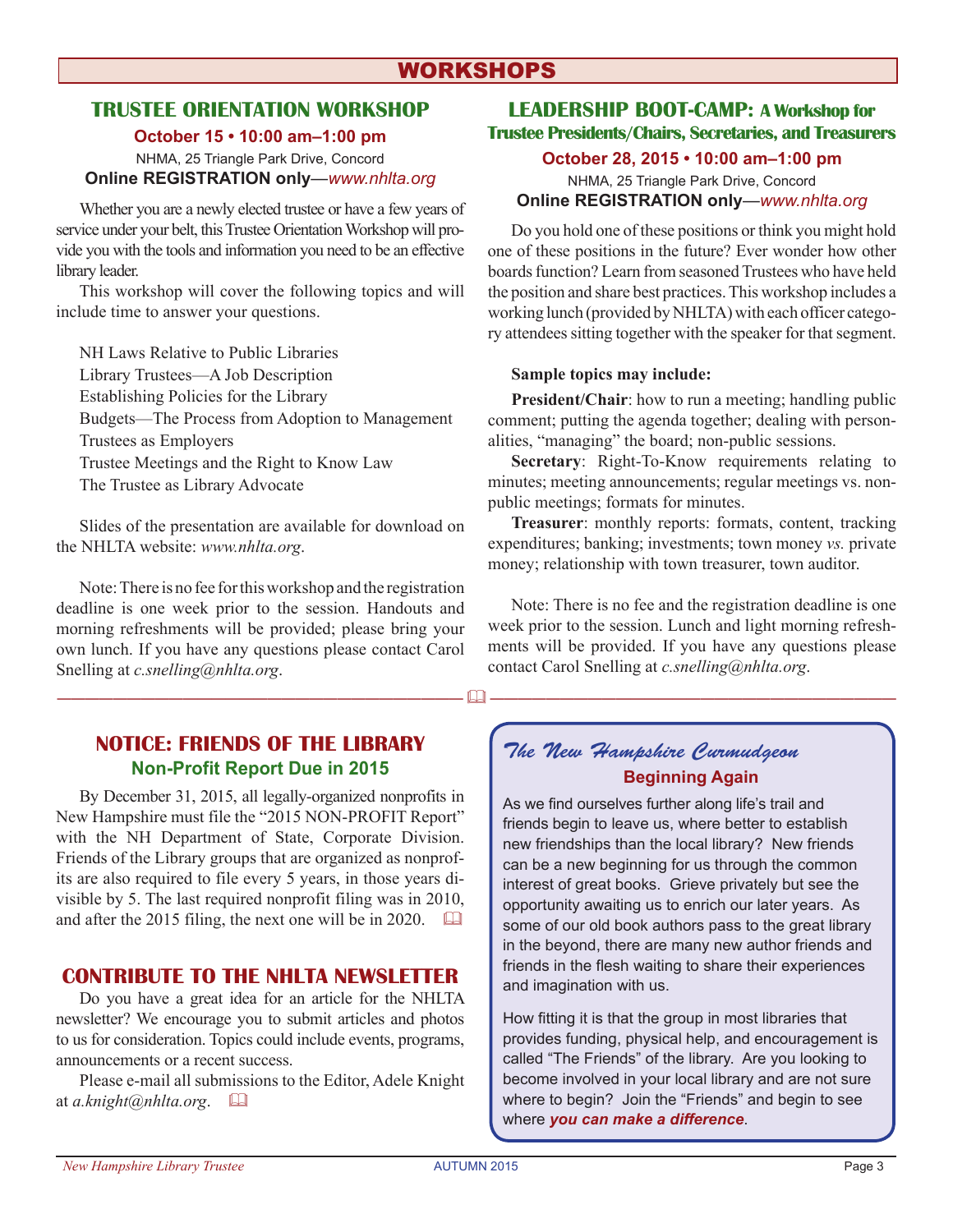fund-raising ventures and the many ways Friends groups contribute to their libraries.

## **How Many Friends Does It Take to Support a Library?**

This twist on the old lightbulb joke has at least two answers: 1) the number of people listed as Friends (paying annual dues or contributing funds to the Friends), and 2) the number of people who show up for meetings and do the heavy lifting, often referred to as the "active members." In our survey, 52% of respondents reported membership of 25 or fewer, while 22% cited membership exceeding 100. For those who become discouraged because 20 people or fewer do all the work while 100-250 or more are passive participants, take heart. This division of active/passive members is almost universal, not only at libraries, but in many other non-profit membership organizations.

The most common reasons cited in the survey as to why groups are struggling to grow or even maintain membership included:

- Too many years of a small number of volunteers doing everything;
- No regular meetings, no organized efforts to recruit new members;
- Busy schedules, with many prospective members more involved in other aspects of town life, such as PTA;
- The difficulty of getting "younger" residents (30-40 age group) to commit to ongoing volunteer positions; the new generation is busier and less apt to volunteer;
- Completion of the project that originally attracted volunteers to fund-raising activities.

## **What Can Friends Do to Increase Their Membership?**

A number of survey respondents shared strategies they have employed to recruit new members or to engage more members to move from the passive to the active column.

Enhancing the visibility of the Friends is one common tactic. "We have been attempting to increase our visibility by participating in town meeting, town fair, parades, and library signage," wrote one member from Chester. "We have done many raffles and bake sales, had T-shirts printed up with the Friends logo (which we wear whenever participating in an event), and we always label gift purchases made for the library so people are aware of how we spend funds."

#### **Secrets to Membership Success**

- • A fun, friendly atmosphere
- • Strong leadership and enthusiasm
- • Lots more communication, increasingly electronic
- New and different events to bring different people into the mix

Meredith capitalizes on their exposure during their fabulous book sales: "We bought tote bags with our logo on it. When people show up for our book sales, we offer to let them join the Friends, give them a free tote bag with their membership and let them fill the tote for free just that once at the sale. Really helped to grow members."

Many cited "word of mouth" as the way they acquire most new members, and offered several strategies in this vein. One group asks existing members to bring a friend to a meeting, and in another town members promote the friends at other organizations to which they belong, like the historical society, women's club or PTA. How else can you spread the word? As a Goffstown Friend wrote: "Promotion, promotion, promotion! Facebook, the newspaper, chatting to everyone who will listen!"

*"The dedication and love that our group has is ongoing regardless of the size of this group. We love our library."*

— Linda Skidmore, VP Friends of the Hampstead Public Library

Some other groups have tried to sweeten the deal with special members-only benefits. In Barrington, the library offers Friends an extra week on any book loans (4 weeks instead of 3) and a 50% discount on copying fees. Friends also get first choice of plants at their annual perennial sale if they help during the set-up or the sale. In Nashua, a membership drive was launched with 10 gift baskets of books and other items displayed in the library. When people buy or renew their membership during the month of January, they get a raffle ticket for the baskets. The Nashua Friends also sponsored a One City, One Book author event, open to the public (\$10 ticket). A private reception with the author beforehand was only open to Friends, which brought in a number of new members.

Another challenge is recruiting the younger segment of the community and identifying new leadership for the group. Because many people join organizations for the social interaction they offer, one group meets in the local pub in a back room and combines the meeting with a social exchange. Another recruits parents whose children attend library programs. These younger patrons brought some great programming ideas they knew would interest their children, such as a Lego league. To encourage new leaders to step forward, one respondent wrote, "A real effort has been made to bring in new members for leadership, with lots of advertising for these new positions. Folks are attracted by specific 'job descriptions'." Several noted that "big fundraising goals or projects tend to bring new people out to volunteer and many are then engaged in the group."

**Next Article in the Series:** *Show Me the Money!* &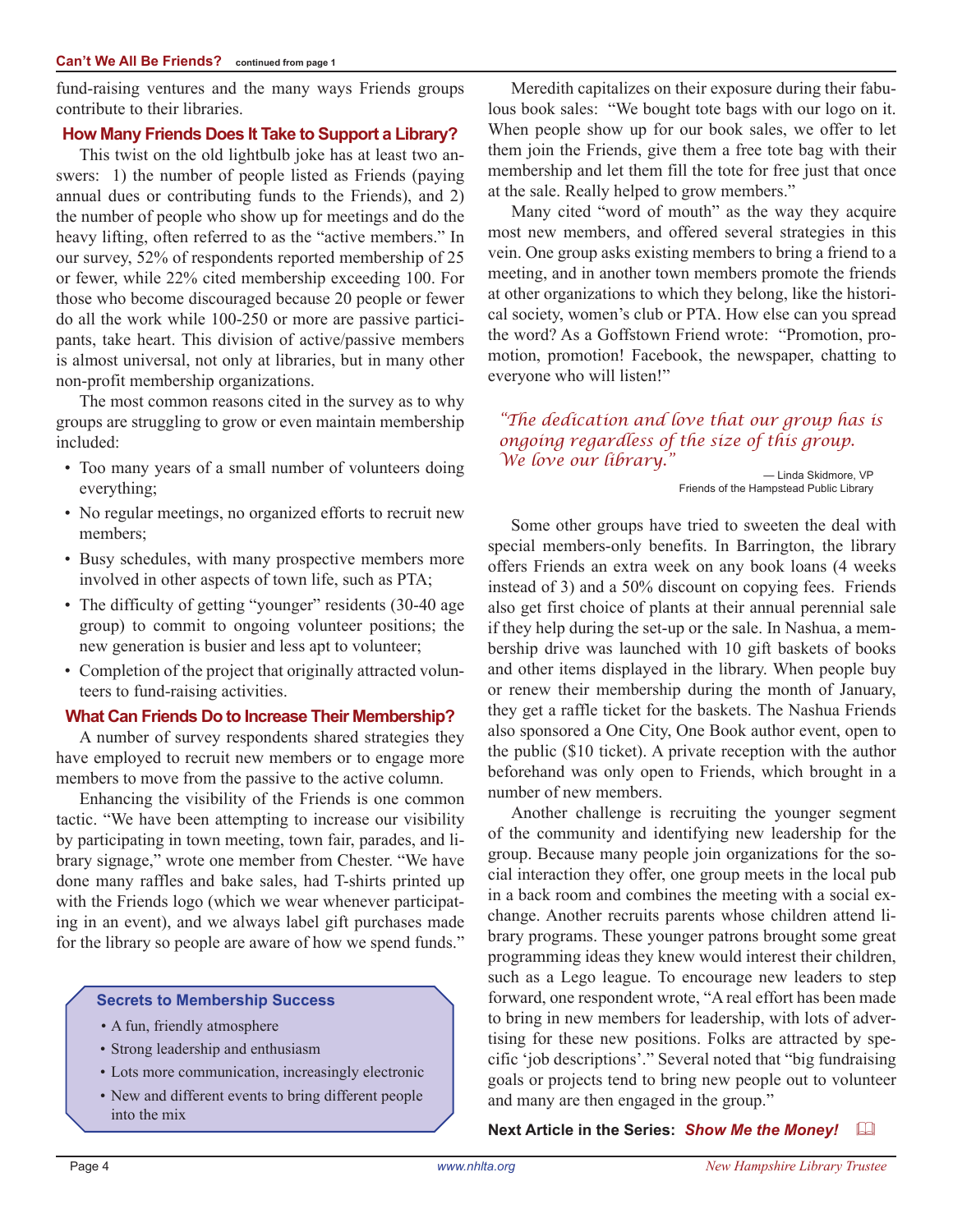## spotlight on our libraries

## **rochester public LIBRARY**

By Brian Sylvester, Library Director

The Rochester Public Library grew out of a Social Library, originally founded in the home of a local citizen in 1792. The Social Library grew over time, until in 1893 the Free Public Library, as it was then known, was established by the city, originally located at the north end of the Barker Block at 42 South Main Street. In 1896 the city purchased the John McDuffee lot on Wakefield Street and relocated the library. The Library continued to grow at this location for a little over eight and a half years. In the meantime, city residents corresponded with Andrew Carnegie, and with funds he donated the Rochester Public Library was built on South Main Street in 1905. Though renovated and expanded throughout the years, the Rochester Library is still at this location, and much of the building's original woodwork, shelving, and exterior have been preserved.



Before the renovations in the early 90s, the Rochester Public Library housed a small museum collection of various items, including a seashell collection that is still remembered by many long-time Rochester residents. Those collections were largely donated to the Rochester Historical Society. Now, through a partnership with the Rochester Museum of Fine Arts, the Library maintains permanent display space on two floors for museum-owned artwork that changes several times a year. Monthly displays from local artists are featured on the main floor in addition to RMFA's permanent exhibit. The Library's gallery recently was recognized for 'Excellence in Art Venue' by the city's arts and culture commission.

The Rochester Public Library serves a growing community of over 30,000 residents. The 25,000 square foot facility has three floors, two meeting rooms, subscriptions to over 200 magazines and newspapers, and a collection of roughly 80,000 titles. RPL has a full service children's library, dedicated to the memory of Sam and Anna Belinsky. The family of the Belinskys made a \$50,000 contribution to a capital campaign in 1997, which was used to expand and refurbish the children's room. RPL also features a teen room on the main floor, a magazine reading room, and a designated quiet study space in the reference room. By population served, Rochester Library is the sixth largest public library in the state of New Hampshire, and recently became the first public library in NH to implement a radio-frequency identification (RFID) based security and circulation system. RPL

> offers 14 public computing stations, wired and wireless printing, building-wide wireless internet, and access to online databases for topics as varied as foreign language learning and automotive repair. RPL participates in the statewide consortium for downloadable E-books and audio books, and recently added Freegal, a service providing streaming and downloadable music and video.

> Aseven-member board of Library Trustees, appointed by the city council, provides governance on Library policy and administration. The trustees meet monthly except in the summer, and each trustee represents one of the city's six wards—the seventh trustee is appointed as the city manager's designee. The Library is considered a city department, and the Library Director serves on the city's Management Team alongside department heads such as police, fire, and economic development. RPL has 25 employees, 11 of whom are full time. Additionally, two city employees are per-

manently assigned to the Library; a full time IT technician from Municipal Information Systems, and a full time custodian from the Department of Public Works. Financially, Rochester Public Library is supported in three ways: by the city's general fund, by revenue raised from fines and membership dues, and through a number of small trust funds. The budget is supplemented by the efforts of the Friends of the Rochester Public Library, a  $501(c)(3)$  non-profit group that raises money to support the Library.

The Mission of the Rochester Public Library isto provide residents of its community access to resources that support lifelong learning, literacy, and personal cultural enrichment.

———— & ————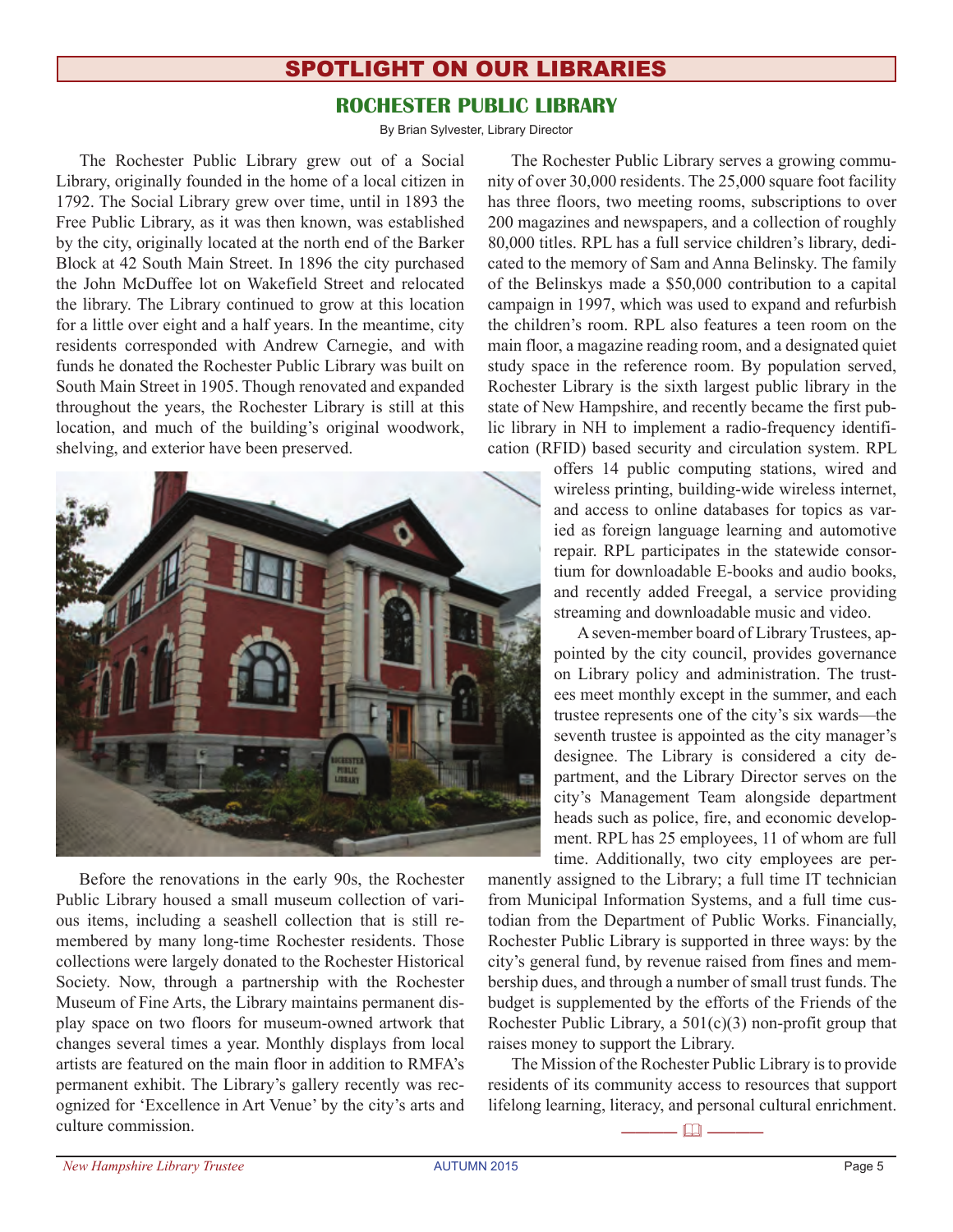#### **Karen Sheehan Lord**



The Board of the NHLTA is saddened by the sudden death of Director Karen Sheehan Lord. She was also a longtime trustee at the Manchester City Library. Karen was a member of the Communications Committee and served as Feature Editor of the NHLTA newsletter. As a member of the Education Committee, Karen was involved in the planning of NHLTA workshops and the annual conference. We will miss her sage advice, her calm and reasoned approach to all issues, and her willingness to contribute her skills to whatever task needed to be accomplished.

#### **In Loving Memory**

On July 28, 2015 the Manchester City Library lost a dear member of our family, Library Trustee Karen Sheehan Lord. Karen has served on the Library's Board of Trustees since 1990 and carried on a family tradition of service to the library. Karen was actively involved in the Manchester Community after her retirement from the Manchester School District. Her artistic style assisted us on many library renovations and projects, including the celebration of the Carpenter Memorial Library's Centennial last year. Karen was an avid gardener and the library's grounds are home to many plants from her gardens. Karen also served as a Director on the New Hampshire Library Trustee Association Board and as a Trustee on the board at the Canterbury Shaker Village.

Her interest in mysteries was well known and many of us on the staff have read her numerous recommendations over the years. She has hooked many of us on new authors and she greatly enjoyed discussing books on her visits to the library. The library staff and her fellow Trustees will miss her presence, her smile, her laugh and her dry sense of humor. To say it was an honor and a privilege to have known her would be an understatement. We offer our condolences to her family, friends and colleagues as we also mourn her loss.

— Denise M. van Zanten Library Director Manchester City Library

#### **NHLTA circulating VIDEO COLLECTION**

*Videos that were recorded at NHLTA Conference sessions are available for circulation from the Manchester City Library.*

#### **HELP!**

Does your library need help? Are your trustees tired? Do you need a bigger budget or building? Are you exhausted by trying to "defend" the library? Learn the steps toward a successful library campaign and how to effectively build relationships with local government to collaborate for a better library, and a better town! Melissa Prefontaine, trustee from Langdon Library in Newington, explains it all in this video, **"How to Fight for the Library (and not with the town): Collaborating with Town Officials."**

#### **FIRM FOUNDATION**

Explore the advantages—and disadvantages—of forming a Foundation. What it is—and is not; how a foundation can be used; understanding applicable RSA's; and whether a Friends group is a better choice. Terry Knowles, Assistant Director of Charitable Trusts at the NH Department of Justice and a recognized authority on charitable trusts and foundations, offers expert advice in this video, **"Firm Foundation: When a Library Needs One."** 

#### **BE A BFF**

The ideal local public library serves the community well: led by Trustees, run by staff, and supported by Friends. These three groups have the same general goal, but finetuning the working relationships can be "interesting." In this video, Tom Ladd, well known NH Librarian, Consultant, and Trainer, guides and explores the ways to make a Friends Group work in **"Making Friends with Friends."**

#### **WARRANT ARTICLES BASICS**

Learn how to make your library more visible to the community and to communicate more effectively about its value. Data-driven insights into voter attitudes are explored in a practical discussion about ways to market and advocate for your warrant article. In this video, **"Planning a Warrant Article: Advance Planning for Effective Advocacy,"** John Chrastka, Founder and Executive Director of *EveryLibrary* and president of the Board of Trustees for the Berwyn, IL Public Library will lead you along the path to success.

#### **- CIRCULATION INSTRUCTIONS -**

- 1. Make your request to the Manchester City Library using InterLibraryLoan; reference NHLTA Videos plus the Video Title using this email address: *mclill@manchesternh.gov* or through NHU-PAC.
- 2. If you are a GMILCS (Greater Manchester InterLibrary Cooperative System) Library cardholder, you can borrow the video directly from the Manchester City Library or request one and have it sent to your GMILCS Library.  $\square$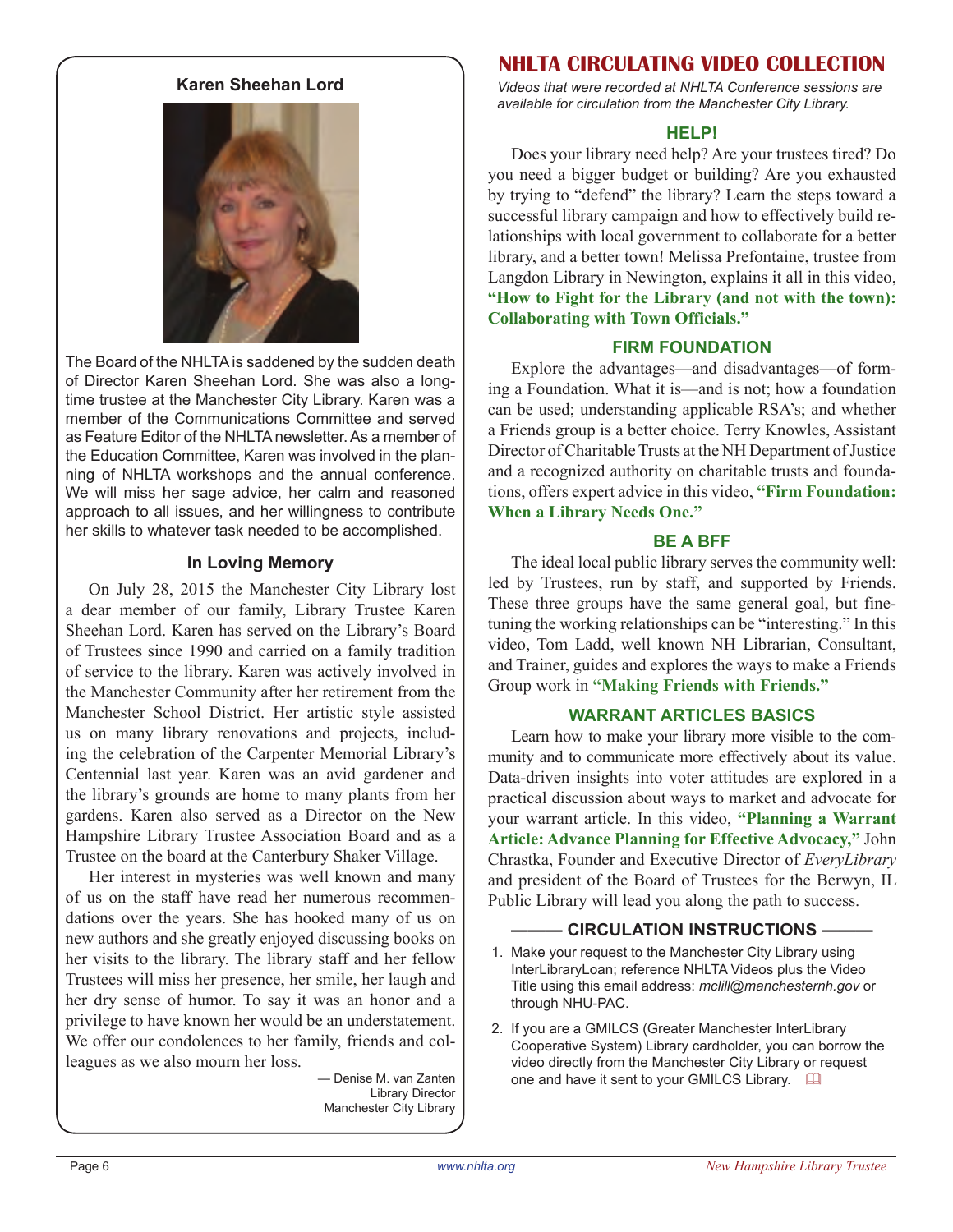## **Trustee Profile**

By Cara Barlow, Library Director Derry Public Library

Elizabeth Ives, Derry Public Library, Trustee from 1995–2004 and 2007–present. Previously served as Treasurer and Vice Chair and currently serves as Chair. Member of the NHLTA from 1995–present. Former NHLTA Director and President of Board and former member of the NHLTA Conference Planning Committee. Awarded Trustee of the Year, 1998.

*Anyone who's met Elizabeth Ives knows that she's a force of nature. I took the opportunity to ask her a few questions for the NHLTA newsletter; I enjoy Elizabeth and what she has to say, and hope that NHLTA readers will too.* 

— Cara Barlow, Director, Derry Public Library

*Q: What was your favorite book when you were growing up?*

**Ives:** I grew up in a family of readers. My dad read to us every night, the four of us hanging off him and his chair. One of the books he read to us that I dearly loved was *Rolf in the Woods* by Ernest Thompson Seton. Rolf meets an Indian named Quonab and they and a dog named Skookum have many adventures together. When they were out in the woods and it was time to do the dishes, they would put the dishes down for the dog to lick. I thought that was swell!

My mother read poetry to us. I remember one poem in particular—Richard Corey by Edward Arlington Robinson. Richard Corey is a man who has seemingly everything, but then commits suicide. One line was "He glittered when he walked" and I can remember having long discussion with my siblings about what that could possibly mean.

#### *Q: How has your life experience informed your work as a library trustee?*

**Ives:** Well, I worked in theater mostly (as a stage manager). My family was and continues to be great readers, so books were honored.

When you work in theater you have a goal, you work hard and take risks to reach that goal. That's what I feel libraries do. They try new things, take risks, sometimes it works out, sometimes not, but you've tried! And that's good.

The other thing, big time, and it's both a blessing and a curse, is attention to detail. When you're a stage manager you notice details, such as whether or not the props are set correctly, if an electrical outlet is placed in the correct spot or even something small like the trash needing to be emptied. So I still notice those sorts of things when I walk through the library.

*Q: What part of being a trustee do you enjoy the most?* **Ives:** I like policy making. I like thinking about the what-ifs. I know it's weird, but I enjoy it.

#### *Q: What three things would you say to a new library trustee?*

**Ives:** Really study New Hampshire RSA202-A and RSA91-A. The library laws (202-A) give authority to trustees, and 91A is about how to hold meetings, particularly nonpublic meetings. There are so many violations of that law—it's important to know it.

Learn how to read the budget. It takes a while. Don't get discouraged. If you need help ask whoever keeps the books for your library. Don't be afraid to ask more than once!

Read your library's job descriptions. Get to know the personnel and how they do their jobs. You need to know what the staff is being held accountable for; they enable the library to function. It's not a library without staff.

*Q: Do you think public libraries will be relevant in the future and why?*

#### **Ives:** Absolutely.

I think the community will play a bigger and bigger role. Residents will use the library as a place to meet, connect with others and learn. I'm all for libraries becoming more prominent centers of community activities as long as they (libraries) don't lose sight of their purpose.

As to why—as more and more technology becomes available, it will also be increasingly important for libraries to be there to sift through what's available to and locate good information for users.

Libraries are also the only public entities trying to bridge the digital divide, providing access and support for those who don't have personal computers or Internet access.

If libraries continue to preserve the past, inform the present and inspire the future, then they will continue for a long time.  $\Box$ 



Elizabeth Ives with a young violinist after the December 2014 Christmas Open House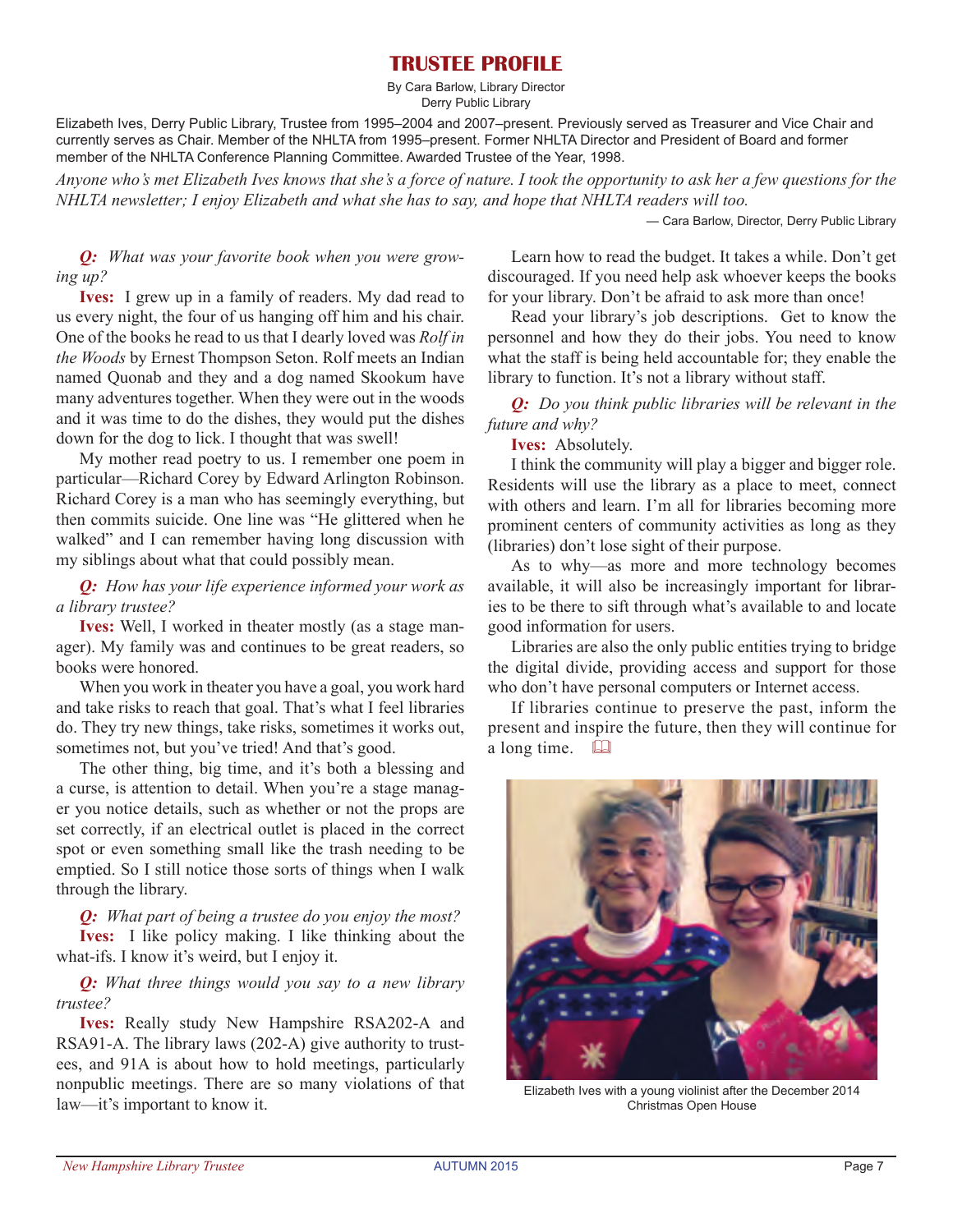### **MILDRED P. McKAY New Hampshire State Librarian, 1942–1964**

By Mark Branoff, NHLTA Director

 $2015$  is the  $50<sup>th</sup>$  Anniversary of the New Hampshire Library Trustees Association's (NHLTA) Mildred P. McKay Scholarship Fund. In recognition of this anniversary, a brief biography, focusing on Mildred P. McKay's library career, follows.

"'An institution,' Ralph Waldo Emerson once wrote, 'is the lengthen shadow of one man'. The New Hampshire State Library is just such an institution. For more than two decades the lengthen shadow of a remarkable person—Mrs. Mildred McKay."<sup>1</sup>

Like every real professional, Mrs. McKay served an apprenticeship. After graduating from Wheaton College, she worked four years as an assistant in the Nashua Public Library. Then, after a year's study at Simmons College which led to a degree in library science, she became librarian at Colby Junior College. "In her eight years at Colby, she became known as one of the state's most promising young librarians."<sup>2</sup>

Mildred P. McKay was appointed New Hampshire State Librarian on September 1, 1942 by Governor Robert O. Blood, succeeding State Librarian Miss Thelma Beckett. "In less than two decades she became one of the nation's best known and respected state librarians." <sup>3</sup>

A formidable challenge for one so young, Mrs. McKay's first task was the merger of the New Hampshire State Library with the Public Library Commission, which had operated the state's bookmobile service as an independent agency. Despite wartime shortages of personnel, material and money, the State Library continued to expand and improve its service. In the slightly more than two decades that she was State Librarian, circulation rose four-fold. <sup>2</sup>

A pioneer in the development of interstate library cooperation, she conceived the idea of the bi-monthly "North Country Libraries", published jointly by the state libraries of New Hampshire and Vermont, which won the H. W. Wilson Library Periodical Award. She was also instrumental in the North Country Libraries Film Cooperative with Maine and Vermont. Mrs. McKay was one of the first to recognize the need for interstate compacts and took an active part in the development of model legislation which has been subsequently adopted by many other states. <sup>3</sup>

Within New Hampshire, Mrs. McKay carried interlibrary cooperation many steps further. Smaller, nearby libraries were encouraged to pool book orders, placing them through the State Library. Regional cooperatives were formed by more than forty towns. The cost savings were substantial.<sup>2</sup>

Through Mrs. McKay's encouragement, Public Library Techniques courses were established for public library

personnel, local Friends of Libraries groups developed and library trustees were organized formally, including NHLTA in 1957. Because of her strenuous efforts, legislation creating the Statewide Library Development Program passed. <sup>3</sup>

Mrs. McKay was most remembered in the state's political circles for inducing Governor Lane Dwinnell and the Executive Council in 1957 to approve an unprecedented public relations contract for improving the statewide image of libraries. <sup>3</sup>

Mrs. McKay engaged UNH's Government Department in 1960 to make a survey of all library services in the state, which resulted in Governor Wesley Powell appointing a Governor's Committee for Better Libraries. "On many occasions, the State Department of Administration & Control informed sitting Governors and Legislatures, that Mrs. McKay was an astute, effective administrator with extraordinary executive abilities."<sup>4</sup>

Anative of New Hampshire, Mrs. McKay received anA.B. degree from Wheaton College in 1929 and a B.L.S. degree from the Simmons School of Library Service in 1933. On April 20, 1959, the University of New Hampshire presented her the "Ben Thompson Citation", "in recognition of a life and career marked by exceptionally meritorious service." <sup>5</sup> In 1961, as an alumnus, Wheaton College awarded her an honorary M.A. degree in recognition of her achievements.

Mrs. McKay held several committee appointments in the American Library Association, including the Standards Committee for State Libraries. She was a Director of the New England Library Association and was President of the NH Library Association, 1939–1941. She was Chairman of the State Public Library Commission, 1940–1943. In 1956, she was President of the American Association of State Librarians. She wrote many articles for professional journals. <sup>3</sup> In 1956, she testified before a Congressional Committee on the National Library Services Act. In 1963, she testified again on an expanded Library Services & Construction Act. <sup>4</sup> She was widely and favorably known throughout the nation.<sup>2</sup>

On May 10, 1964, University of New Hampshire awarded Mrs. McKay an honorary Doctor of Humane Letters (L.H.D.) degree. For the degree presentation, UNH President John M. McConnell wrote about McKay: "… for thirty-five years you devoted yourself to bringing books to people, and people to books. As a young assistant librarian in Nashua, as the librarian of Colby Junior College, and for twenty-two years as the New Hampshire State Librarian, you performed this double task with love, skill and an energy that left your associates breathless. You were the guiding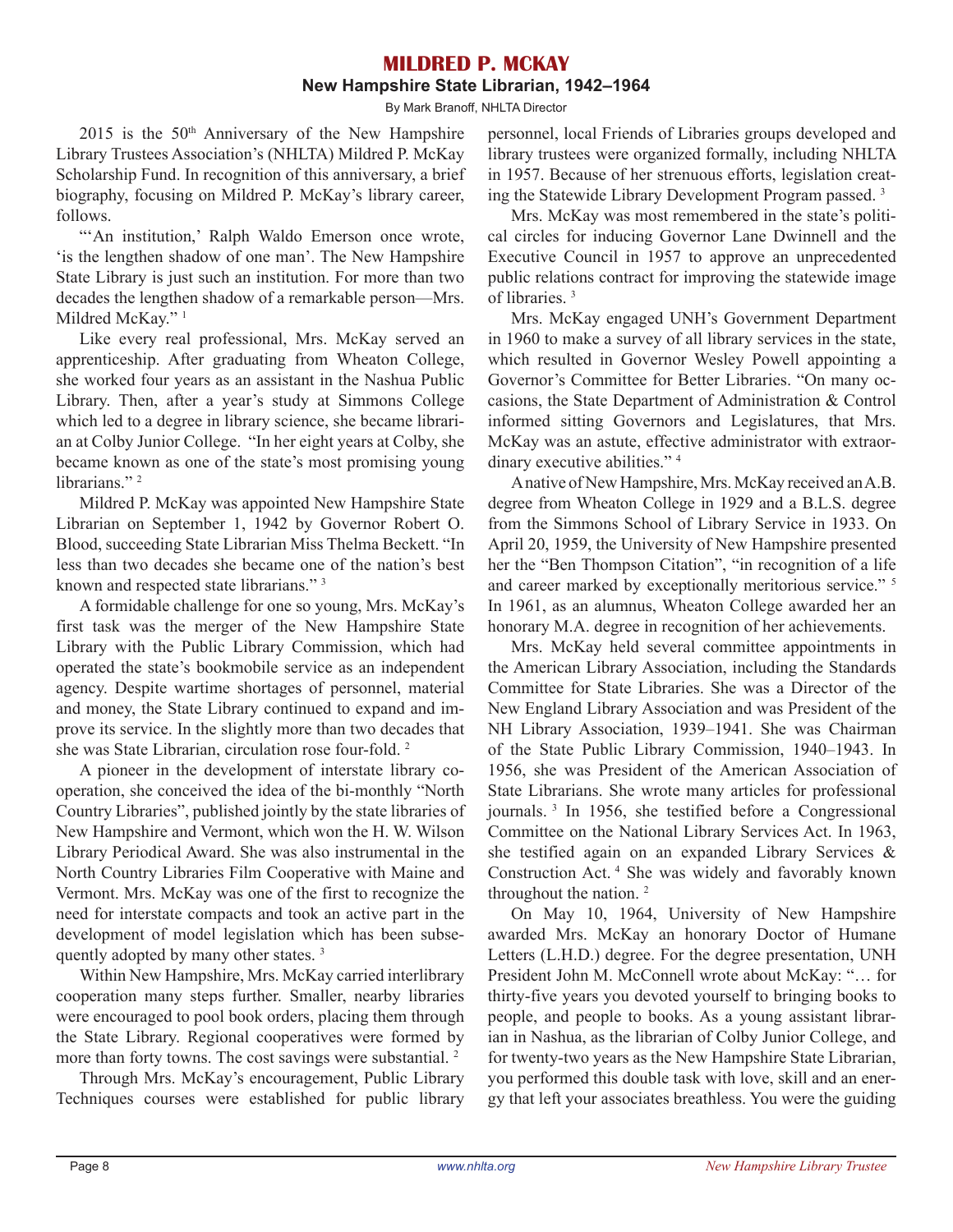spirit behind 'North Country Libraries', a prize-winning magazine which has done much to improve library service in New Hampshire and Vermont. You strengthened the New Hampshire State Library until today it is one of the finest of its size in the nation. Most important of all, through all these years you lavished your energy and devotion upon the goal of getting books and people together, from the smallest toddler to the most senior citizen. You are an educator in the noblest sense of the word… ." <sup>6</sup>

In June 1972, the State Library dedicated the McKay Reading Room. In honoring Mrs. McKay at that time, Governor Walter Peterson said, "We have known many, many fine administrators in state government who commanded our respect for their dedication. In that respect Mildred McKay was outstanding."<sup>3</sup>

Due to declining health, Mrs. McKay elected to retire early as State Librarian in 1964. After retirement, Mrs. McKay and her husband, Mr. Austin B. McKay, moved to Arizona. She passed away there in 1984.

In remembering Mrs. McKay, former Governor Sherman Adams remarked that she "had developed a professional capability of displaying an interest in the problems of every person who had anything to do with her institution—she was a real professional who worked for everybody."<sup>3</sup>

In 1965, NHLTA formally established the Mildred P. McKay Scholarship Fund with the New Hampshire Charitable Fund. The scholarship fund is now managed and invested by the New Hampshire Charitable Foundation. A brief historical perspective on the scholarship fund was printed on page 11 of the Spring 2014 NHLTA newsletter, "New Hampshire Library Trustee." Criteria for Mildred P. McKay Scholarship eligibility and a scholarship application can be found on NHLTA's website, *www.nhlta.org*.

The author thanks Michael York, New Hampshire State Librarian, for supplying the McKay reference materials so that this article could be prepared.

- <sup>1</sup> Dr. Robert B. Dishman, Prof. of Government, UNH, and Chairman, NH State Library Commission, "North Country Libraries", March–April, 1964
- <sup>2</sup> Robert B. Dishman, "North Country Libraries", March–April, 1964
- <sup>3</sup> Shirley Gray Adamovich, NH State Librarian, "Granite State Libraries", May 1984
- <sup>4</sup> Hamilton S. Putnam, April 1984
- <sup>5</sup> Mildred P. McKay's "Ben Thompson Citation", University of New Hampshire, April 20, 1959
- <sup>6</sup> Mildred Peterson McKay's L.H.D. Diploma, University of New Hampshire, May 10, 1964

## **Mildred P. McKay continued You Can Make a Difference!**

NHLTA is actively seeking volunteers to work on a project-by-project basis or on a long-term basis. Do you have skills to share to fill in some gaps? Are you looking for something to sink your teeth into in support of libraries?

The NHLTA Board of Directors is an all-volunteer group of current and former library trustees. We need help in the following areas:

**Education:** Help us put together exciting and educational annual conferences, orientation sessions for new trustees, and topical workshops.

**Technology:** We need a computer savvy person with experience working with MSWord, Excel, PowerPoint, and Photoshop. Knowledge of MailChimp and SurveyMonkey would be a plus.

**Communications:** Support the Editor in creating our quarterly newsletter with content, regional reporting, and feature articles.

For information on how to volunteer with the NHLTA, please contact Loring Webster at *l.webster@nhlta.org* or Adele Knight at *a.knight@nhlta.org* with an estimate of the time you can offer, areas of interest, and special skills.

*If you care about libraries and want to make a difference, volunteering with NHLTA is a great way to do it!* 

**Friends Plant Sale**

![](_page_8_Picture_21.jpeg)

Lisa Hanson, Barrington

![](_page_8_Picture_23.jpeg)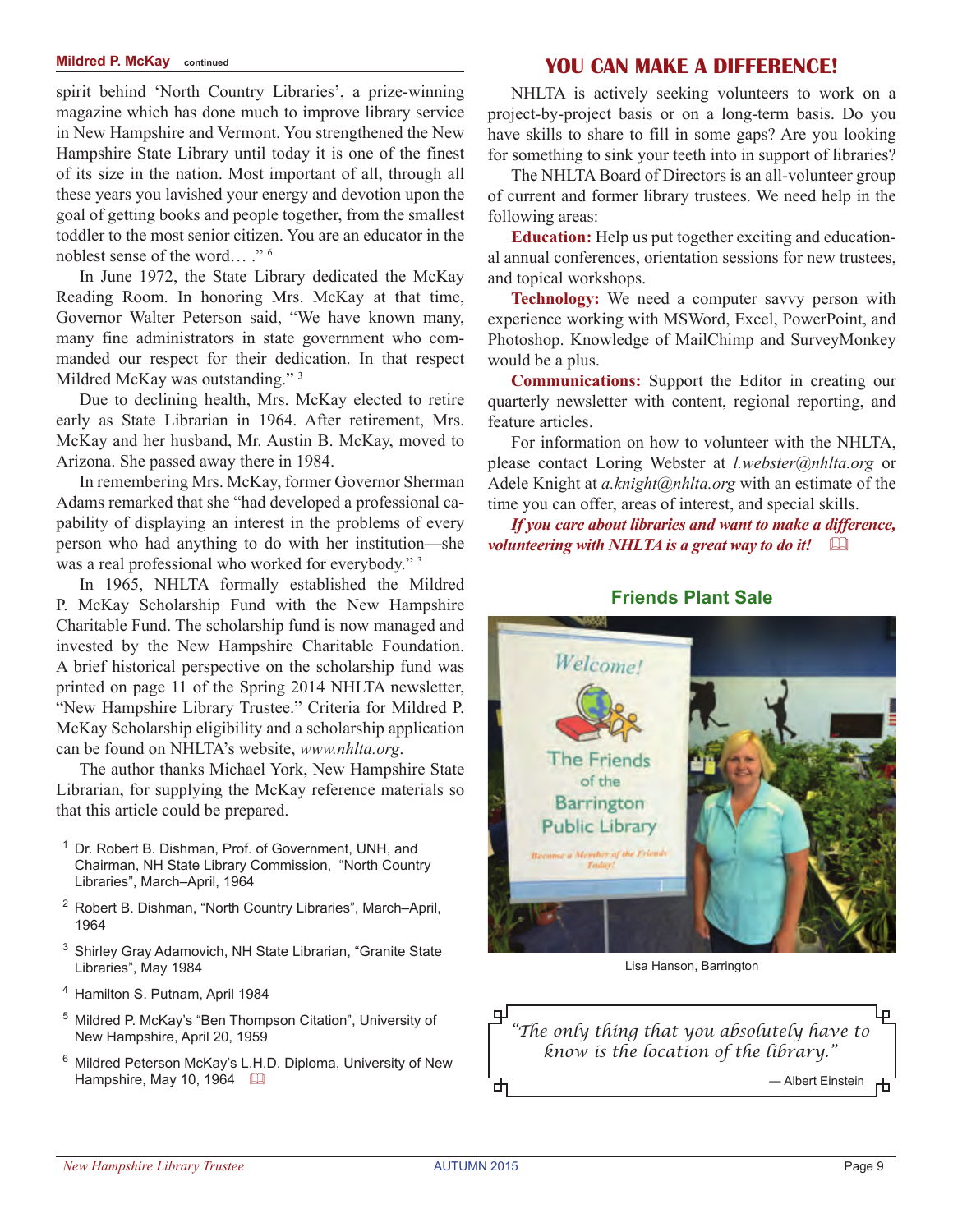## *Ask the Curmudgeon at www.nhlta.org*

#### *Dear Curmudgeon,*

*The dog ate my library card. Now how will I be able to borrow a book?*

*— Petlover*

Dear Petlover,

Bring your dog in quickly and we will try to scan his/her stomach. If not, you need to check the yard. Lastly, you may need to get a new card.

— Thank you for asking The Curmudgeon

## frequently asked questions

The content provided by this FAQ is for informational purposes only. It is not and should not be considered legal advice. Additional FAQs are available on the NHLTA website: *www.nhlta.org*.

#### *QUESTION:*

*Our board has a tradition of rotating the position of President (Chair) so that all the trustees get an opportunity to be in the position. Is this an advisable practice?* 

#### **ANSWER:**

This is not advisable because the job requires special skills that not everyone has. It is important that you select a president or chair who has the skills needed to succeed in this leadership role. The following are some desired attributes:

- 1. A good understanding of library services, the library budget, library issues and problems, and the applicable RSAs.
- 2. The ability to develop and maintain a good working relationship with the other board members and with the library director.
- 3. The ability to lead the board in problem-solving and guide the library toward better service to the community.
- 4. The ability to be an effective spokesperson for the board of trustees and the library.
- 5. The ability and willingness to develop political relationships with key government officials.  $\square$

## **CONSERVATION LICENSE PLATE GRANTS**

#### **"Moose Plate Grants"**

![](_page_9_Picture_20.jpeg)

## *https://www.nh.gov/nhdhr/grants/moose*

The NH Division of Historical Resources Conservation License Plate Grant Program awards grants through this program for a maximum of \$10,000 for the preservation and restoration of publicly owned historic resources.

Below are some types of projects that **ARE** eligible.

- Preservation projects for publicly owned historic buildings, bridges, cemeteries and other historically significant resources that are eligible for or listed to the N.H. State Register of Historic Places or the National Register of Historic Places.
- Conservation, stabilization, and/or preservation of significant publicly owned historic artifacts and archaeological sites.
- Projects that preserve historical properties owned by towns, cities and counties or by state and federal agencies.
- Projects that do not request more than the \$10,000 grant maximum.

Below are some types of projects that **ARE NOT** eligible.

- Projects for privately owned historic resources.
- Archaeological research.
- Engineering studies or reports.
- Preservation projects that do not demonstrate adherence to the Secretary of the Interior Standards.
- Applications from any organization submitting more than one Conservation License Plate Grant application to the N.H. Division of Historical Resources for a project or projects in a single grant cycle.
- Applications from any organization submitting Conservation License Plate Grant applications to more than one of the Department of Cultural Resources' divisions for a project or projects in a single grant cycle.
- Work that has been begun or completed, in any part, prior to N.H. Division of Historical Resources Conservation License Plate grant award acceptance by the Governor & Council.

If you have any questions about the Division's Conservation License Plate Grant Program or have a project idea you would like to discuss regarding eligiblity for this program, contact the Grants Coordinator, Deborah Gagne at 271-3559 or by email: *deborah.gagne@dcr.nh.gov.*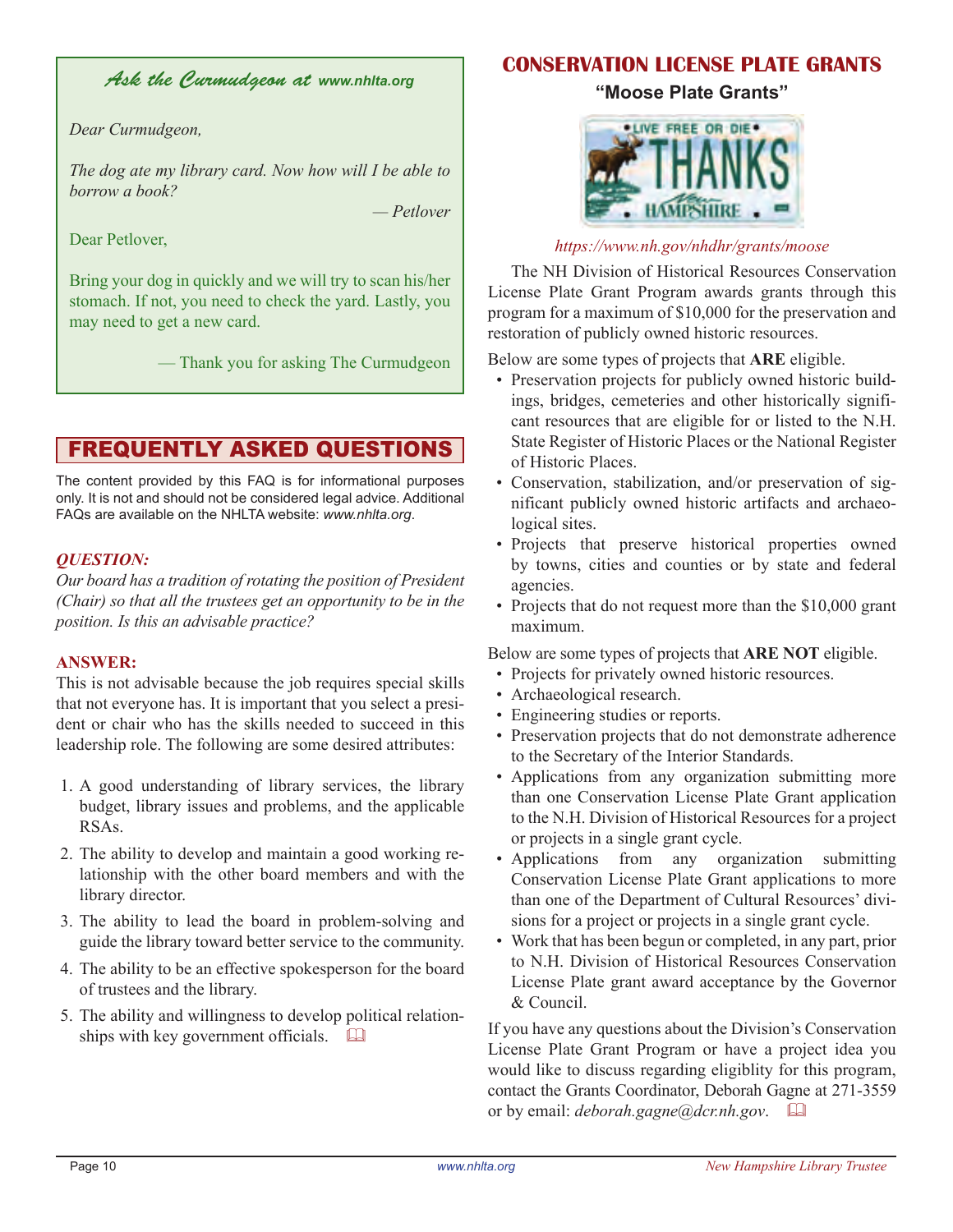### **My Bookshelf**

#### By Adele Knight, NHLTA Director

For the past several years, two of my friends and I have been emailing each other about books we have read and whether or not we recommend them as good reading. We do not always agree but through our emails, which we have

designated MY BOOKSHELF, we have introduced each other to new authors, new ideas and reading entertainment for sure. Some of the books I mention below were recommended; others I found by perusing the shelves of my local library.

![](_page_10_Picture_4.jpeg)

Among the authors whose books I had not previously read but really liked was Laura Lipmann who produces some page turner mysteries. Famous news correspondent Tom Brokaw who wrote about what he called The Greatest Generation (World War ll soldiers and veterans) as well as his recent battle with cancer is another author to be admired.

I enjoyed *Swimming to Antarctica* by Lynn Cox. This is a true account of a girl who met the challenges of swimming in difficult open waters such as the English Channel, the Strait of Magellan, the Cook Strait of New Zealand, and then to Antarctica. She won many prizes and acclaim as being the first or among the first to break records by accomplishing these daring feats.

The *Nightingale* by Kristin Hannah is yet another story of the horrors of war but is positive in that it reveals the courage that one girl demonstrated to save many lives. *It Doesn't Take a Hero* by H. Norman Schwarzkoph seemed intimidating when I first hefted its 503 pages, but it was truly interesting and very readable.

I especially liked the multi-award winning *Ordinary Grace* by William Kent Kruger and would recommend it as worthwhile reading. It is both a mystery and a story of a teenage boy trying to understand the world around him. My favorite of all is *The Boys in the Boat* authored by Daniel James Brown. A crewing team of nine Depression Era boys from the State of Washington pull together in their quest for gold in the 1936 Berlin Olympics and demonstrate that it is **trust in each other that makes a winning team.**

What have you read recently? I realize we do not all have the same tastes in subject matter but it would be interesting to learn what titles and authors you think others would like to know about. The name of this column could be changed to Our Bookshelves.

Please e-mail suggestions to *a.knight@nhlta.org*.  $\Box$ 

## **NORTHWOOD CHESLEY MEMORIAL LIBRARY Senior Café**

By Margaret Walker, Trustee Chesley Memorial Library, Northwood

The Librarian and Trustees started talking about adding programs for Seniors in September 2013 and made that one of our goals in our Five Year Strategic Plan. Donna Bunker, our librarian, heard about the Alzheimer's Café in Durham and decided to take her mother-in-law there to check it out in early June 2014. It was a small group and one of the Durham participants was from Northwood. That same June, a "Memory Café" formed in Northwood at a local café.

The Northwood Chesley Memorial Library Senior Café started in July 2014 and has been a success from its beginning. The Senior Café has become a fixture each Monday from 1:00 p.m.–2:30 p.m. The Library Staff and Trustees supported the concept of Senior gatherings in an effort to meet the needs of our older citizens.

Some Mondays have small groups in attendance, but for most Mondays, our big table is full with great conversation and fun. What is a Senior Café? A place to gather and socialize for older folks from Northwood and surrounding towns. (The library is handicap accessible so don't let that stop you from joining us.) The heat is on in the winter and the air conditioner is on in the summer, so it's a perfect place to keep warm or cool while meeting up with friends! Participants come to share stories, pass time with old friends and meet new ones. There is no specific program planned for each week; we might talk about books, make decorations for the library, listen to local musicians, play Trivial Pursuit, or we might just visit and enjoy each other's company. Light refreshments are always served.

Over time, as the word has spread, more musicians and entertainers have found their way to our Monday Senior Café. Consider bringing an elder to our library for a good time.

Caretakers are welcome to stay with seniors for the café but can also enjoy some time away on their own, if appropriate. Our purpose is to provide a place for Senior gatherings and activities that would allow caregivers a short respite to pursue personal activities.

Chesley Memorial Library continually seeks to meet the needs of the community and our setting is often referred to as a community center as we have a small space that is filled with continuous activity. Our Seniors are happy with this program and come back each week with interest and great enthusiasm.  $\square$ 

## regional trustee networking

NHLTA encourages networking among trustees. If you need help organizing, contact Adele Knight at *a.knight@nhlta.org*. We will publish your meeting date/time/location in the NHLTA newsletter and on the website calendar: *www.nhlta.org*. Area groups that have had gatherings are: Greater Hooksett Area, Monadnock Area Trustees, North Country Trustees, Seacoast Region Trustees, Rockingham-Strafford Counties Trustees, and Souhegan Valley Area Trustees. Check with your neighboring library trustee boards and enjoy the benefits of meeting your peers and learning from each other.  $\Box$